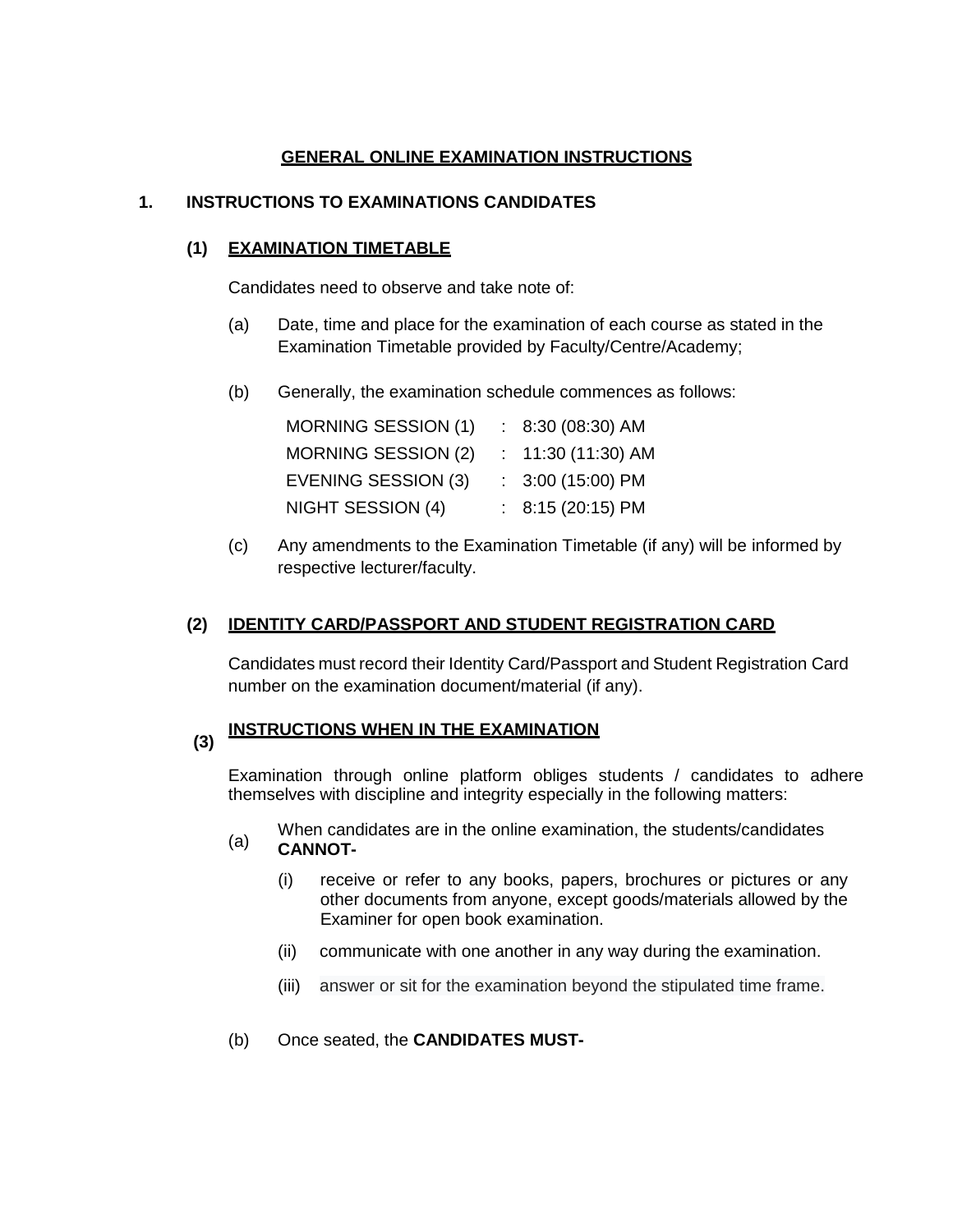- (i) fill in the details of attendance together with the Identity Card/Passport/Student Registration Card are completed
- (ii) Complete the examination within the stipulated time given; and
- (iii) comply with all instructions given by the Lecturer.

## **(5) DIRECTIONS AFTER THE END OF EXAMINATION**

- (a) After the end of each examination announcement is made, all **CANDIDATES MUST-**
	- (i) stop writing; and
	- (ii) send in all examination assignment/material by any medium specified by the Lecturer.
	- (iii) Contact the lecturer for the course if you are unable to submit your assignment/examination material due to technical issues (computer, internet access, etc).

# **2. SUSPENSION OR CANCELLATION OF EXAMINATION**

- (1) If the Vice-Chancellor has reasons to believe that the state or the contents of any examination question or content of any examination question papers may have been known prior to the date and time of the actual exam by any person other than the examiners or the Committee of Examiners concerned or the Registrar or any person authorized by the Registrar, the Vice-Chancellor may order the suspension of the examination or cancellation of the examination question papers and give instruction to prepare new question papers.
- (2) If a situation arises where the Chief Invigilator feels, requires the cancellation or postponement of an examination, he shall stop the examination and, has to quickly stop the examination and report the matter to the Vice-Chancellor.

### **3. COMPLAINTS ABOUT ONLINE EXAMINATION**

- (1) If, in the opinion of the examiner, during the examination, a situation arises which makes the examination unfair to any candidate, he shall report the matter to the Vice-Chancellor.
- (2) Any candidate, teacher/examiner or any staff of the University may complain to the Vice- Chancellor that the examination had been carried out incorrectly.